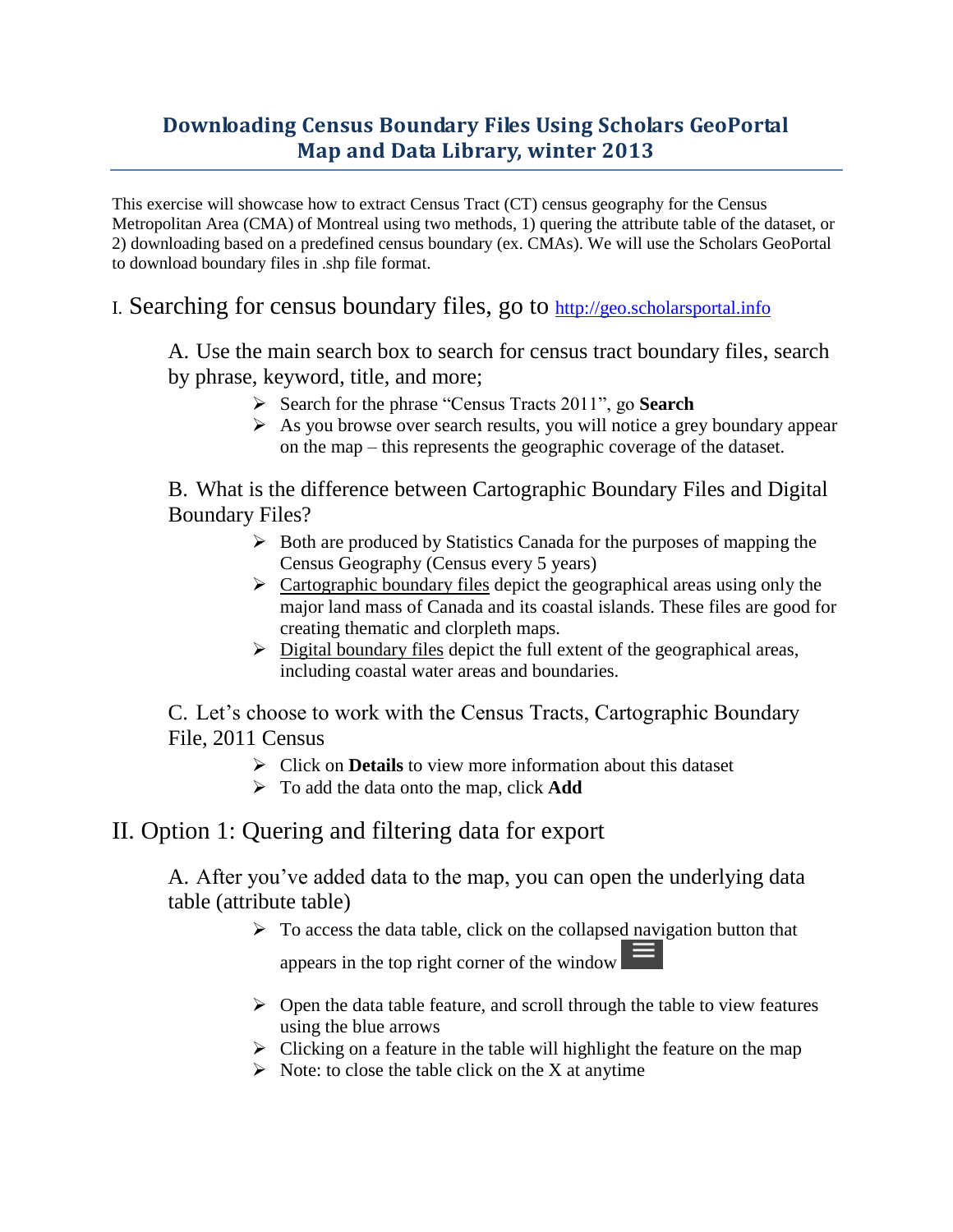B. You can query data to filter out results based on certain fields contained in the data; for example we want to filter out Census Tracts in the greater Montreal area using the CMAUID code '462' – Montreal

- $\triangleright$  Go to **Query**, this will open the query input window
- Double-click on the **CMAUID** field
- Choose the equals sign **=** , and write the code **"462"** using parentheses (ex.  $CMAUID = '462')$
- Click **Execute** to run the query and filter out results

C. Export your data to a .shp file for reuse in ArcGIS (ArcMap)

- Go to **Export** on the data table tab, choose the **.shp** file format
- Your export will run and appear in the **Download** tab on the main page of the portal; or you can click the **"Your file is available here"** statement (from the data table view) which appears after the file has processed
- Click on the file (ex. **DLI\_2006\_Census\_CBF\_Eng\_Nat\_ct.zip**) to download and save to your local computer (be sure to extract the .zip folder in the same location)

III.Option 2: Download data by a pre-defined census boundary (ex. Census Metropolitan Areas, CMAs)

A. Start by clicking on the **Download** tab (located top right, along the main user bar)

1. You may download your data using a variety of methods:

a) Download all the data at once (typically a very large .zip file);

b) Download based on a pre-defined area such as Province or Territory, and;

c) Download based on your own defined area, using the drawing tools to draw an area on the map.

B. Let's download data by using the pre-defined option, selecting to download by Census Metropolitan Area (CMAs)

- 1. From the Download tab,
	- $\triangleright$  Choose to download 'By Area of Interest'
	- $\triangleright$  Click 'Select a predefined area'
	- Select Area Type: **Census Metropolitan Areas (CMAs)** from drop down list
- 2. Choose your CMA location by clicking on the map
	- $\triangleright$  On the map, click on the area of Montreal, QC this will highlight after you click